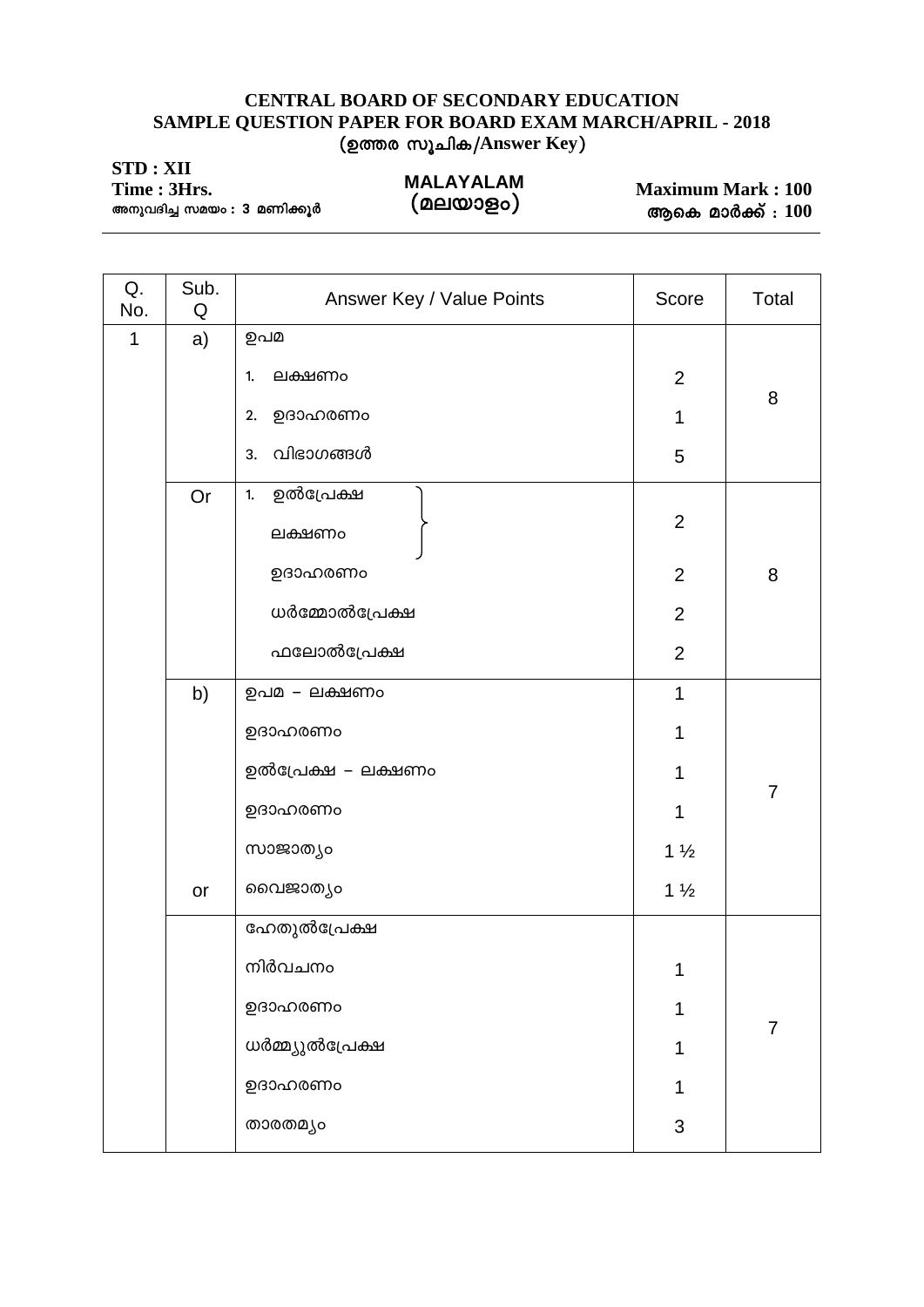| Q.<br>No.      | Sub.<br>Q    | Answer Key / Value Points                                  | Score          | Total          |
|----------------|--------------|------------------------------------------------------------|----------------|----------------|
| $\overline{2}$ | a)           | രൂപഘടന<br>1.                                               | 1              |                |
|                |              | പത്രഭാഷ<br>2.                                              | $\overline{2}$ |                |
|                |              | ഉള്ളടക്കം (ആശയം)<br>3.                                     | $\overline{2}$ | $\overline{7}$ |
|                |              | സ്വാഭിപ്രായം<br>4.                                         | 1              |                |
|                |              | തലക്കെട്ട്<br>5.                                           | 1              |                |
|                | Or           | രൂപഘടന<br>1.                                               | 1              |                |
|                |              | പത്രഭാഷ<br>2.                                              | $\overline{2}$ |                |
|                |              | ഉള്ളടക്കം (ആശയം)<br>3.                                     | $\overline{2}$ | $\overline{7}$ |
|                |              | സ്വാഭിപ്രായം<br>4.                                         | 1              |                |
|                |              | തലക്കെട്ട്<br>5.                                           | 1              |                |
|                | b)           | രൂപഘടന                                                     | 3              | 8              |
|                |              | ഉള്ളടക്കം                                                  | 5              |                |
|                | Or           | രൂപഘടന                                                     | 3              |                |
|                |              | ഉള്ളടക്കം                                                  | 5              | 8              |
|                | $\mathbf{C}$ | സാമൂഹികജീവിതം<br>i)<br>പ്രേരിപ്പിക്കുന്നു.                 | $\overline{2}$ |                |
|                |              | ഒഴിവുവേളയിലെ<br>$\mathsf{ii}$<br>അനിവാര്യമാക്കി മാറ്റുന്നു | $\mathbf{2}$   |                |
|                |              | iii)<br>ഉണ്ടായിരുന്നത്                                     | $\mathbf{2}$   | 10             |
|                |              | iv)                                                        | $\overline{2}$ |                |
|                |              | ശീർഷകം<br>V)                                               | $\overline{2}$ |                |
| 3              | $a$ i)       | ആമുഖം                                                      | $\mathbf 1$    |                |
|                |              | ആശയ ആവിഷ്ക്കരണം                                            | 3              | 5              |
|                |              | ഉപസംഹാരം                                                   | 1              |                |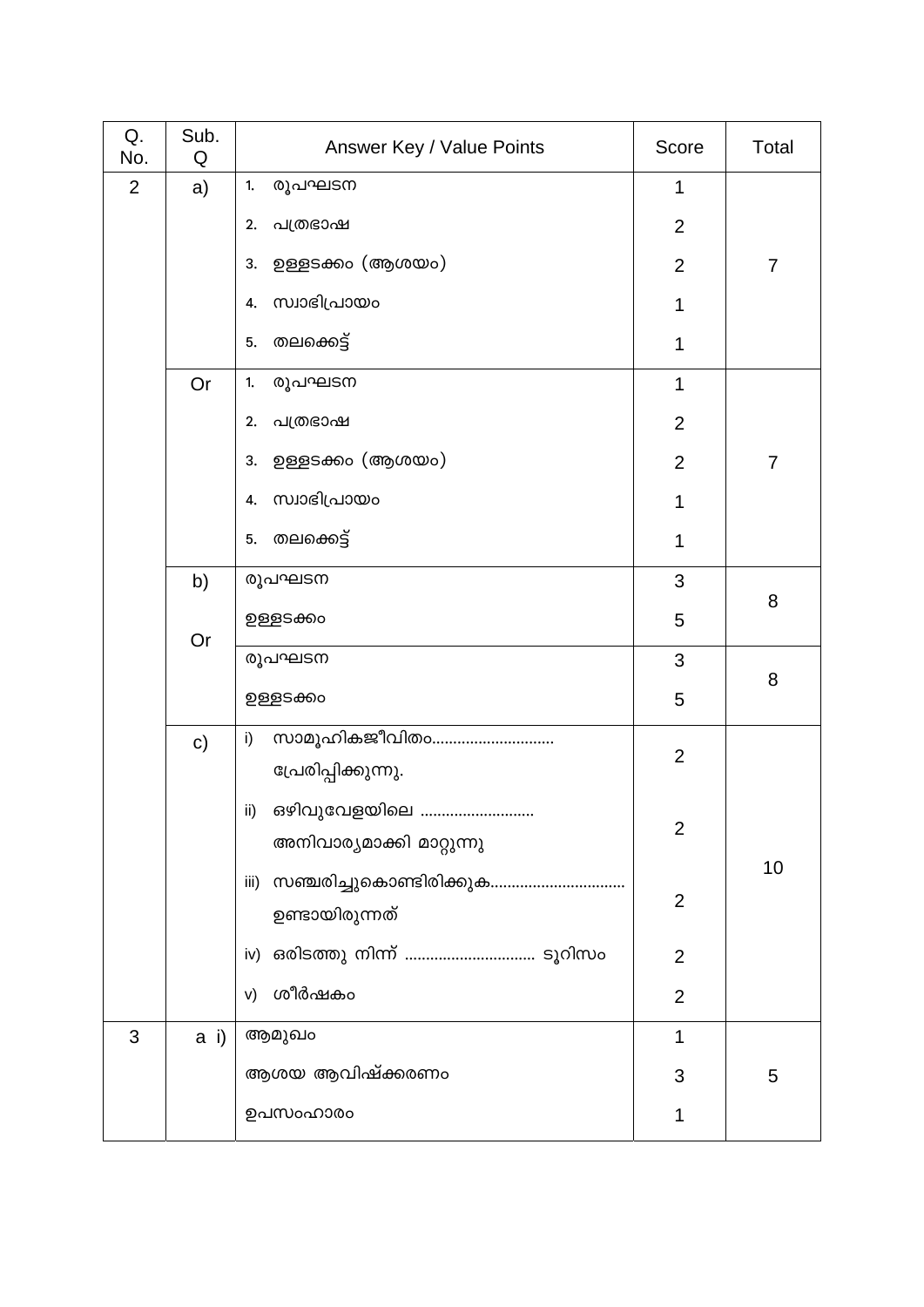| Q.<br>No. | Sub.<br>Q | Answer Key / Value Points                        | Score          | Total |
|-----------|-----------|--------------------------------------------------|----------------|-------|
|           | ii)       | മുഖവുര                                           | 1              |       |
|           |           | ഇന്നത്തെ ഉപഭോഗസംസ്കാരം                           | 1              |       |
|           |           | വിപണനതന്ത്രങ്ങൾ                                  | 1              | 5     |
|           |           | കഥയുമായുള്ള ബന്ധം                                | $\overline{2}$ |       |
|           | iii)      | നാടകത്തെക്കുറിച്ചുള്ള ആമുഖം                      | 1              |       |
|           |           | കഥാപാത്രം                                        | 1              | 5     |
|           |           | ഇഷ്ടമാകാനുള്ള കാരണം                              | 3              |       |
|           | iv)       | ആമുഖം                                            | 1              |       |
|           |           | ജീവിതപശ്ചാത്തലം                                  | $\overline{2}$ | 5     |
|           |           | സന്ദേശം                                          | $\overline{2}$ |       |
|           | V)        | മുഖവുര                                           | 1              |       |
|           |           | കൃതികളുടെ സവിശേഷതകൾ (4 Points)                   | 4              | 5     |
|           | vi)       | കഥയെക്കുറിച്ച് കുട്ടികൾക്കറിയാം                  | 1              |       |
|           |           | ആശയവ്യക്തത                                       | 3              | 5     |
|           |           | ഭാഷാശൈലി                                         | 1              |       |
|           | vii)      | കഥാകൃത്തിനെക്കുറിച്ച് കുട്ടികൾക്കുള്ള –<br>അറിവ് | 1              |       |
|           |           | വർണ്ണന                                           | 3              | 5     |
|           |           | സ്വാഭിപ്രായം                                     | $\mathbf 1$    |       |
|           | viii)     | നവമാധ്യമങ്ങളെക്കുറിച്ച് കുട്ടിക്ക് അറിയാം        | 1              |       |
|           |           | സാധ്യതകൾ                                         | 3              | 5     |
|           |           | സ്വാഭിപ്രായം (ഉപസംഹാരം)                          | 1              |       |
|           | $b$ i)    | കവിയെക്കുറിച്ച് ഉള്ള അറിവുകൾ                     | 1              |       |
|           |           | വരികളുടെ ആശയം                                    | 3              | 5     |
|           |           | ഉപസംഹാരം                                         | 1              |       |